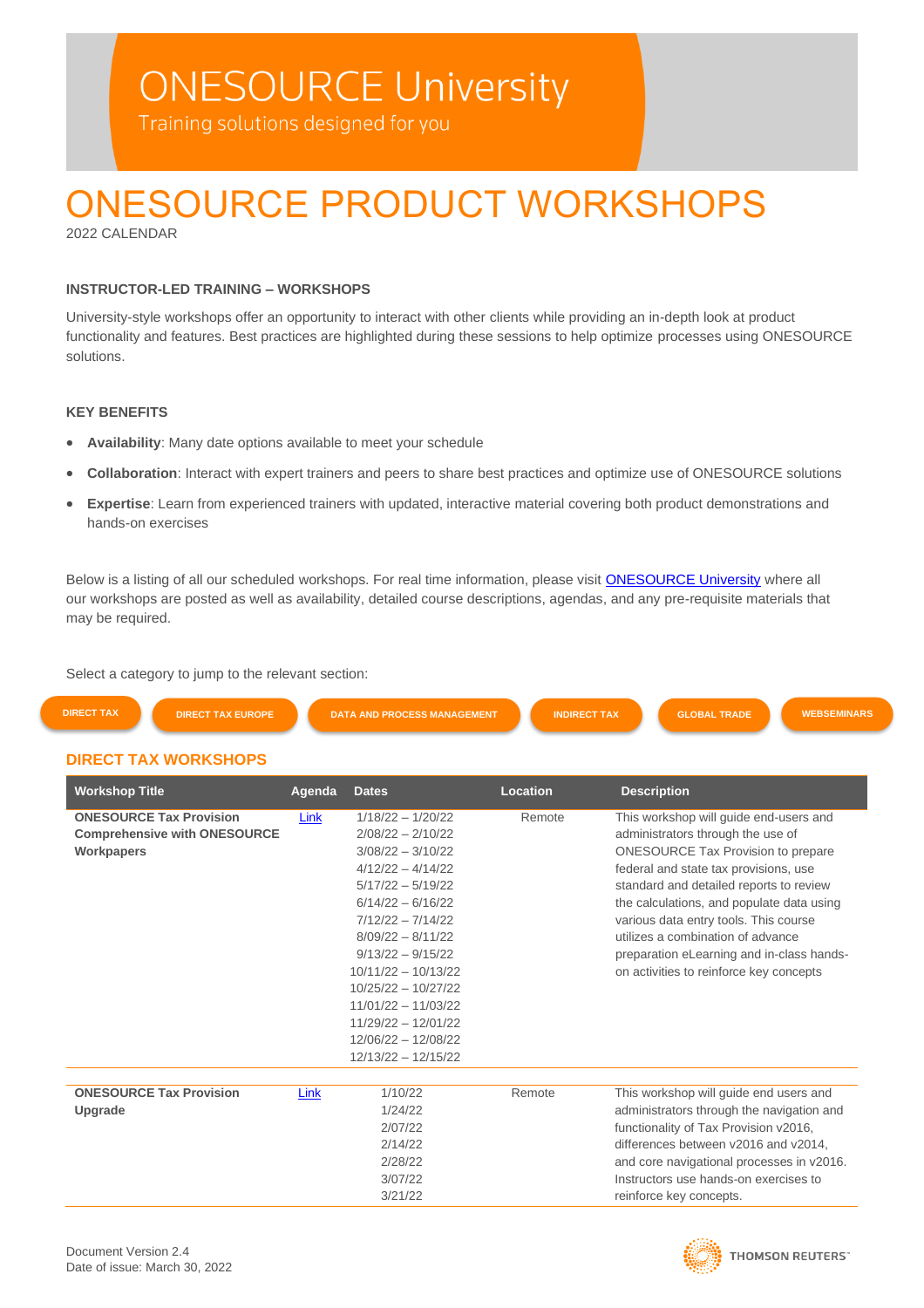4/04/22

| <b>ONESOURCE Income Tax</b><br><b>Domestic Comprehensive</b>      | Link | $2/01/22 - 2/03/22$<br>$3/08/22 - 3/10/22$<br>$3/22/22 - 3/24/22$<br>$4/05/22 - 4/07/22$<br>$4/19/22 - 4/21/22$<br>$5/03/22 - 5/05/22$<br>$5/17/22 - 5/19/22$<br>$6/07/22 - 6/09/22$<br>$6/28/22 - 6/30/22$<br>$7/12/22 - 7/14/22$<br>$7/19/22 - 7/21/22$<br>$8/02/22 - 8/04/22$<br>$8/16/22 - 8/18/22$<br>$8/30/22 - 9/01/22$<br>10/18/22 - 10/20/22<br>12/06/22 - 12/08/22<br>12/13/22 - 12/15/22 | Remote | This workshop will guide participants<br>through the tax administrator functions and<br>the federal and state tax return preparation<br>process using hands-on exercises to<br>reinforce key concepts.                                                                                                                                           |
|-------------------------------------------------------------------|------|-----------------------------------------------------------------------------------------------------------------------------------------------------------------------------------------------------------------------------------------------------------------------------------------------------------------------------------------------------------------------------------------------------|--------|--------------------------------------------------------------------------------------------------------------------------------------------------------------------------------------------------------------------------------------------------------------------------------------------------------------------------------------------------|
| <b>ONESOURCE Income Tax</b><br><b>International Comprehensive</b> | Link | $2/28/22 - 3/02/22$<br>$4/12/22 - 4/14/22$<br>$5/10/22 - 5/12/22$<br>$6/14/22 - 6/16/22$<br>$7/12/22 - 7/14/22$<br>$8/16/22 - 8/18/22$<br>$9/20/22 - 9/22/22$                                                                                                                                                                                                                                       | Remote | This workshop will guide participants<br>through the tax administrator functions<br>and the international tax return<br>preparation process using hands-on<br>exercises to reinforce key concepts.                                                                                                                                               |
| <b>ONESOURCE Income Tax Express</b><br><b>RS Domestic</b>         | Link | $3/16/22 - 3/17/22$<br>$4/19/22 - 4/20/22$<br>$6/14/22 - 6/15/22$<br>$8/16/22 - 8/18/22$<br>$10/18/22 - 10/19/22$                                                                                                                                                                                                                                                                                   | Remote | This workshop will guide participants<br>through the process of completing Federal<br>Form 1120 and State tax returns using<br>hands-on exercises to reinforce key<br>concepts.                                                                                                                                                                  |
| <b>ONESOURCE Return &amp; Provision</b><br>Integration            | Link | 3/14/22<br>8/01/22                                                                                                                                                                                                                                                                                                                                                                                  | Remote | This workshop will guide participants<br>through the process of transferring<br>calculated amounts between applications<br>to complete a Return to Provision True-Up<br>using hands-on exercises to reinforce key<br>concepts.                                                                                                                   |
| <b>ONESOURCE Workpapers</b><br>Comprehensive                      | Link | 1/31/22<br>2/14/22<br>3/28/22<br>4/11/22<br>5/23/22<br>6/27/22<br>7/18/22<br>8/22/22<br>9/19/22<br>10/10/22<br>11/28/22<br>12/19/22                                                                                                                                                                                                                                                                 | Remote | This workshop will guide participants<br>through the configuration and use of<br><b>ONESOURCE Workpapers, including</b><br>installation, data mapping, and batch<br>processing. Participants will be able to<br>complete hands-on exercises in<br><b>ONESOURCE Income Tax or</b><br><b>ONESOURCE Tax Provision to reinforce</b><br>key concepts. |
| <b>ONESOURCE Estimated</b><br><b>Payments</b>                     | Link | 4/11/22<br>8/29/22<br>10/31/22                                                                                                                                                                                                                                                                                                                                                                      | Remote | This workshop will guide participants<br>through the essential functions of the<br><b>ONESOURCE Estimated Payments</b><br>application, using a combination of lecture<br>and demo to reinforce key concepts.                                                                                                                                     |

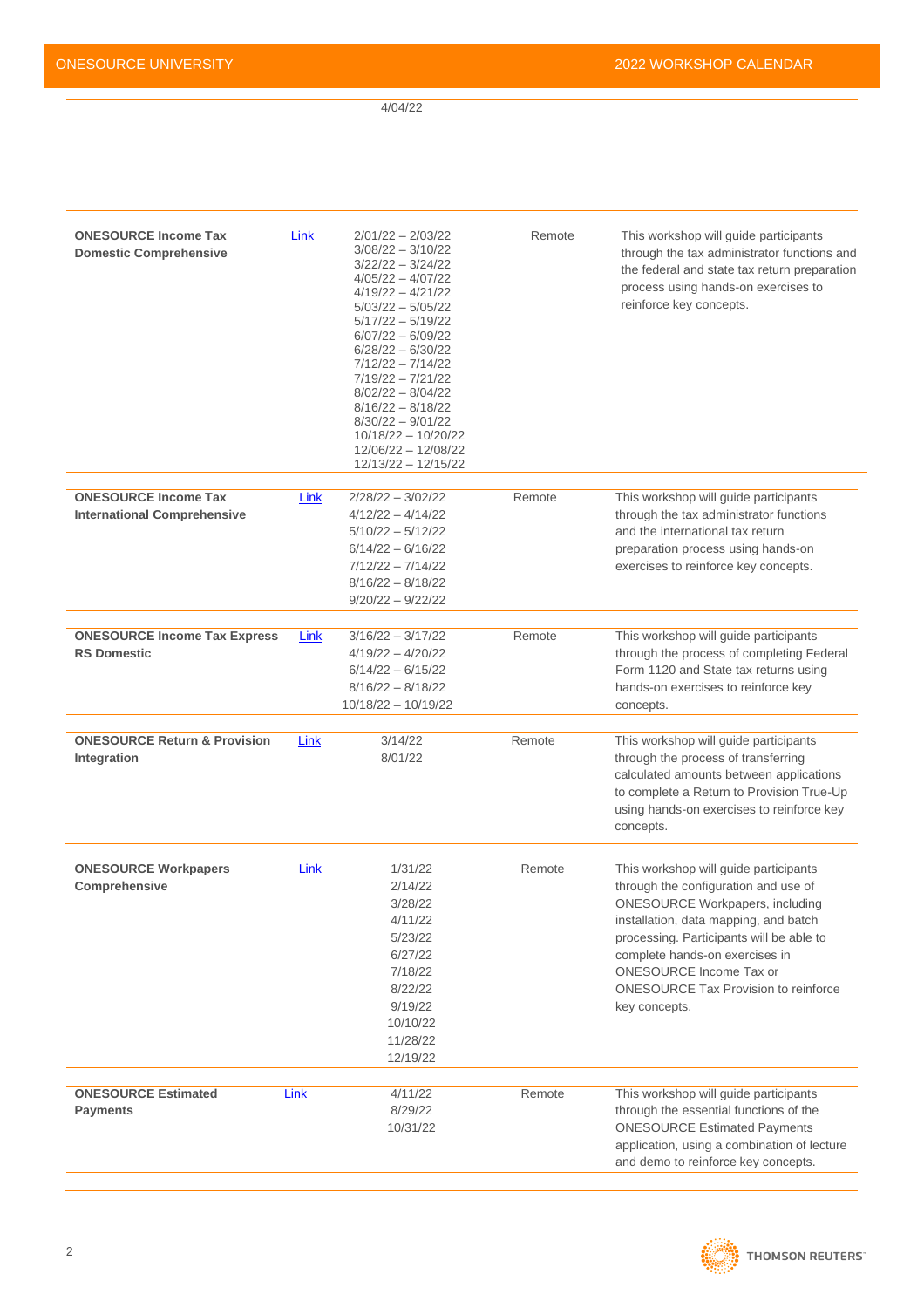| ONESOURCE UNIVERSITY                              |      |                                |        | <b>2022 WORKSHOP CALENDAR</b>                                                                                                                                                                                                                                           |
|---------------------------------------------------|------|--------------------------------|--------|-------------------------------------------------------------------------------------------------------------------------------------------------------------------------------------------------------------------------------------------------------------------------|
| <b>ONESOURCE General Ledger</b><br><b>Manager</b> | Link | 3/21/22<br>7/25/22<br>10/17/22 | Remote | This workshop will guide participants<br>through the essential functions of<br><b>ONESOURCE General Ledger Manager</b><br>application using hands-on exercises to<br>reinforce key concepts.                                                                            |
| <b>ONESOURCE State</b><br>Apportionment           | Link | 3/14/22<br>6/6/22<br>10/31/22  | Remote | This workshop will guide participants<br>through the administrator and preparer<br>functions of ONESOURCE State<br>Apportionment application, including<br>transferring data to other ONESOURCE<br>applications, using hands-on exercises to<br>reinforce key concepts. |
| Data Import                                       | Link | 3/7/22<br>7/11/22<br>10/10/22  | Remote | This workshop will demonstrate how to<br>map and transfer data from Excel<br>workbooks to ONESOURCE Income Tax<br>or ONESOURCE Tax Provision, using<br>hands-on exercises to reinforce key<br>concepts                                                                  |
| <b>Global Access</b>                              | Link | 4/18/22<br>7/18/22<br>10/17/22 | Remote | This workshop will guide participants<br>through the processing of setting up<br>Global Access module in ONESOURCE<br>Tax Provision, using hand-on exercises to<br>reinforce key concepts.                                                                              |

# <span id="page-2-0"></span>**DIRECT TAX EUROPE WORKSHOPS**

| <b>Workshop Title</b>                                           | Agenda | <b>Dates</b>                                                                                    | Location | <b>Description</b>                                                                                                                                                                                                                                                                                                                                                                                                                                                                                                                                                                                                                                                                                                    |
|-----------------------------------------------------------------|--------|-------------------------------------------------------------------------------------------------|----------|-----------------------------------------------------------------------------------------------------------------------------------------------------------------------------------------------------------------------------------------------------------------------------------------------------------------------------------------------------------------------------------------------------------------------------------------------------------------------------------------------------------------------------------------------------------------------------------------------------------------------------------------------------------------------------------------------------------------------|
| <b>ONESOURCE Corporate Tax:</b><br><b>Introduction (Legacy)</b> | Link   | 1/19/22<br>2/23/22<br>3/30/22<br>5/11/22<br>6/22/22<br>8/3/22<br>9/7/22<br>10/26/22<br>11/30/22 | Remote   | This course provides a solid<br>grounding in the features and use of<br>OCT, providing participants with<br>hands-on experience of building a<br>Tax Computation and Return. It<br>explains all the essential tools and<br>features that are applicable to any<br>Computation, including the use of<br>sub-categorised Income and<br>Expenditure Analysis, and Links to a<br>variety of detailed Schedules. The<br>course also provides an explanation<br>of essential admin/housekeeping<br>concepts. Learning is via a mixture of<br>discussion, demonstration and plenty<br>of hands-on for all participants,<br>including an 'objective driven' Case<br>Study to complete (including when<br>delivered remotely). |
| <b>ONESOURCE Corporate Tax:</b><br><b>Advanced (Legacy)</b>     | Link   | 2/9/22<br>4/6/22<br>6/8/22<br>7/27/22<br>9/21/22<br>11/23/22                                    | Remote   | This course is ideal for all<br>experienced users preparing tax<br>computations for a UK company or<br>group of companies who would like to<br>develop expertise in the use of the<br>various specialised sheets/modules of<br><b>ONESOURCE Corporate Tax - UK.</b><br>The advanced course considers a<br>variety of application features that are<br>more complex or specialised than<br>those included in creating a basic<br>computation. It also                                                                                                                                                                                                                                                                  |

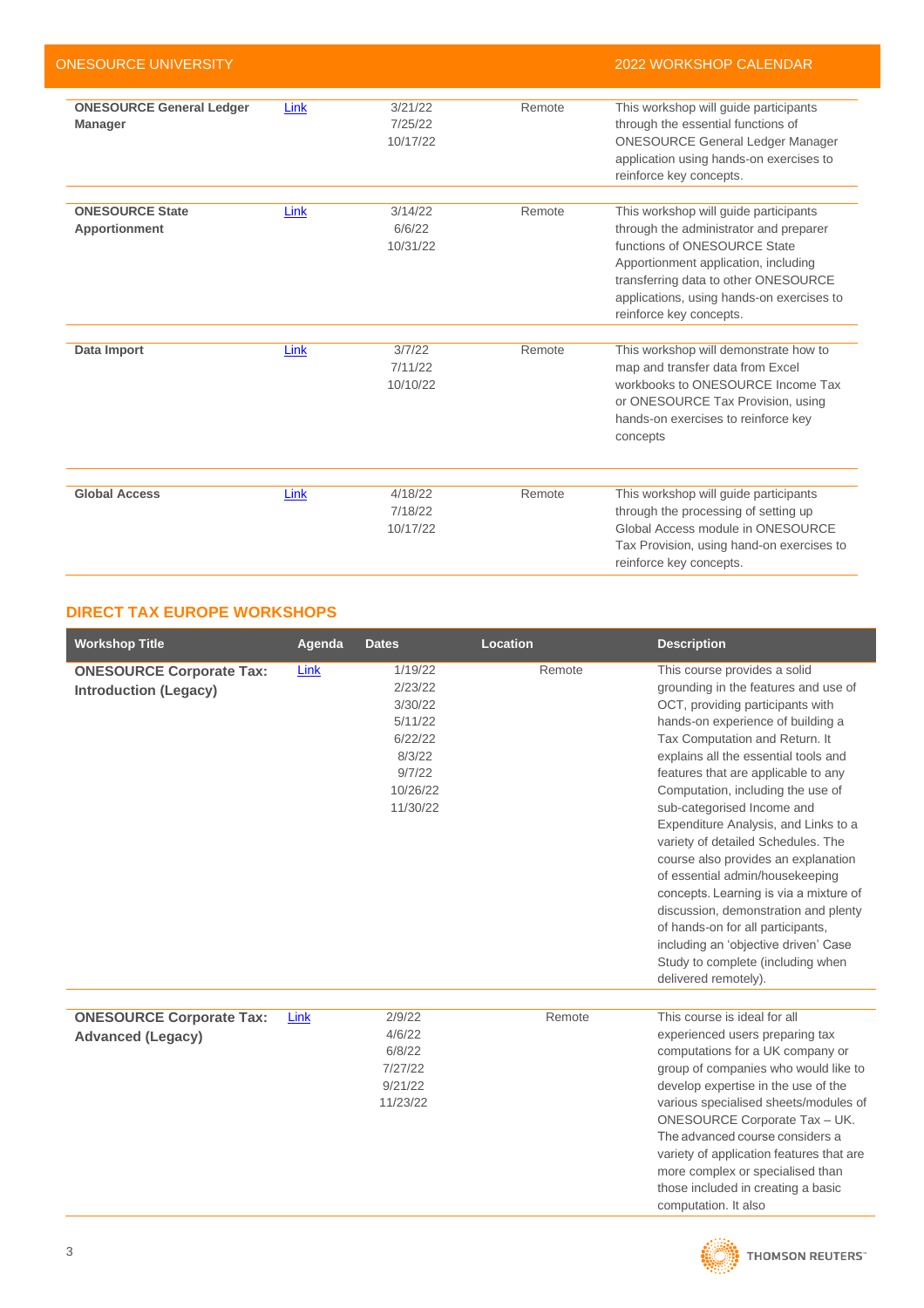|                                                                               |      |                                                                                                           |        | considers some troubleshooting<br>techniques for particular<br>scenarios. The course initially<br>concentrates on the Group module,<br>before discussing Corporate Interest<br>Restriction (CIR), R&D<br>computations, Foreign<br>currency, Foreign income<br>schedules, Double tax relief/CFC.                                                                                                                                                                                                                                                                                                                                                                                                                                               |
|-------------------------------------------------------------------------------|------|-----------------------------------------------------------------------------------------------------------|--------|-----------------------------------------------------------------------------------------------------------------------------------------------------------------------------------------------------------------------------------------------------------------------------------------------------------------------------------------------------------------------------------------------------------------------------------------------------------------------------------------------------------------------------------------------------------------------------------------------------------------------------------------------------------------------------------------------------------------------------------------------|
|                                                                               |      |                                                                                                           |        |                                                                                                                                                                                                                                                                                                                                                                                                                                                                                                                                                                                                                                                                                                                                               |
| <b>ONESOURCE Corporate Tax:</b><br><b>Tax Accounting IFRS 101</b><br>(Legacy) | Link | 2/18/22<br>4/8/22<br>6/10/22<br>9/9/22<br>11/25/22                                                        | Remote | This follow-on course considers the<br>main aspects of the Corporate Tax 'l'<br>Sheets in preparing tax accounting<br>disclosures under IFRS/FRS101, at<br>both Company and Group level. The<br>various sheets and topics (as listed<br>below) are discussed, with hands-on<br>exercises to ensure the practical<br>application is understood. Learning is<br>via a mixture of discussion,<br>demonstration and plenty of hands-on<br>for all participants. We encourage<br>people to contribute to the<br>discussions with their own<br>experiences.                                                                                                                                                                                         |
| <b>ONESOURCE Corporate Tax:</b>                                               | Link | 1/26/22                                                                                                   | Remote | This course provides a solid                                                                                                                                                                                                                                                                                                                                                                                                                                                                                                                                                                                                                                                                                                                  |
| <b>Introduction to Corporate</b><br><b>Tax (Cloud)</b>                        |      | 3/9/22<br>4/13/22<br>5/4/22<br>6/15/22<br>7/20/22<br>8/10/22<br>9/14/22<br>10/12/22<br>11/9/22<br>12/7/22 |        | grounding in the features and use of<br>the next generation of OCT for the<br><b>ONESOURCE Cloud Platform,</b><br>providing participants with hands-on<br>experience of building a Tax<br>Computation and Return. It explains<br>all the essential tools and features<br>that are applicable to any<br>Computation, including the use of<br>sub-categorised Income and<br>Expenditure Analysis, and Links to a<br>variety of detailed Schedules. The<br>course also provides an explanation<br>of essential admin/housekeeping<br>concepts. Learning (classrom or<br>remotely) is via a mixture of<br>discussion, demonstration and plenty<br>of hands-on for all participants,<br>including an 'objective driven' Case<br>Study to complete. |
|                                                                               |      | 2/22/22                                                                                                   | Remote |                                                                                                                                                                                                                                                                                                                                                                                                                                                                                                                                                                                                                                                                                                                                               |
| <b>ONESOURCE Corporate Tax:</b><br><b>Advanced Corporate Tax</b><br>(Cloud)   | Link | 4/29/22<br>6/24/22<br>8/11/22<br>10/6/22<br>11/16/22<br>12/8/22                                           |        | This half day (3.5 hours) course is<br>ideal for all experienced users<br>preparing tax computations for a UK<br>company or group of companies who<br>would like to develop expertise in the<br>use of the Group features and<br>Corporate Interest Restriction (CIR)<br>sheets/modules of the next<br>generation of OCT for the<br>ONESOURCE Cloud Platform - UK.<br>Moving beyond the basic introductory<br>course, this more advanced session<br>explores the 2 features of Group<br>structures and CIR that are popular<br>with many corporations and that<br>typically involve more complex or                                                                                                                                           |

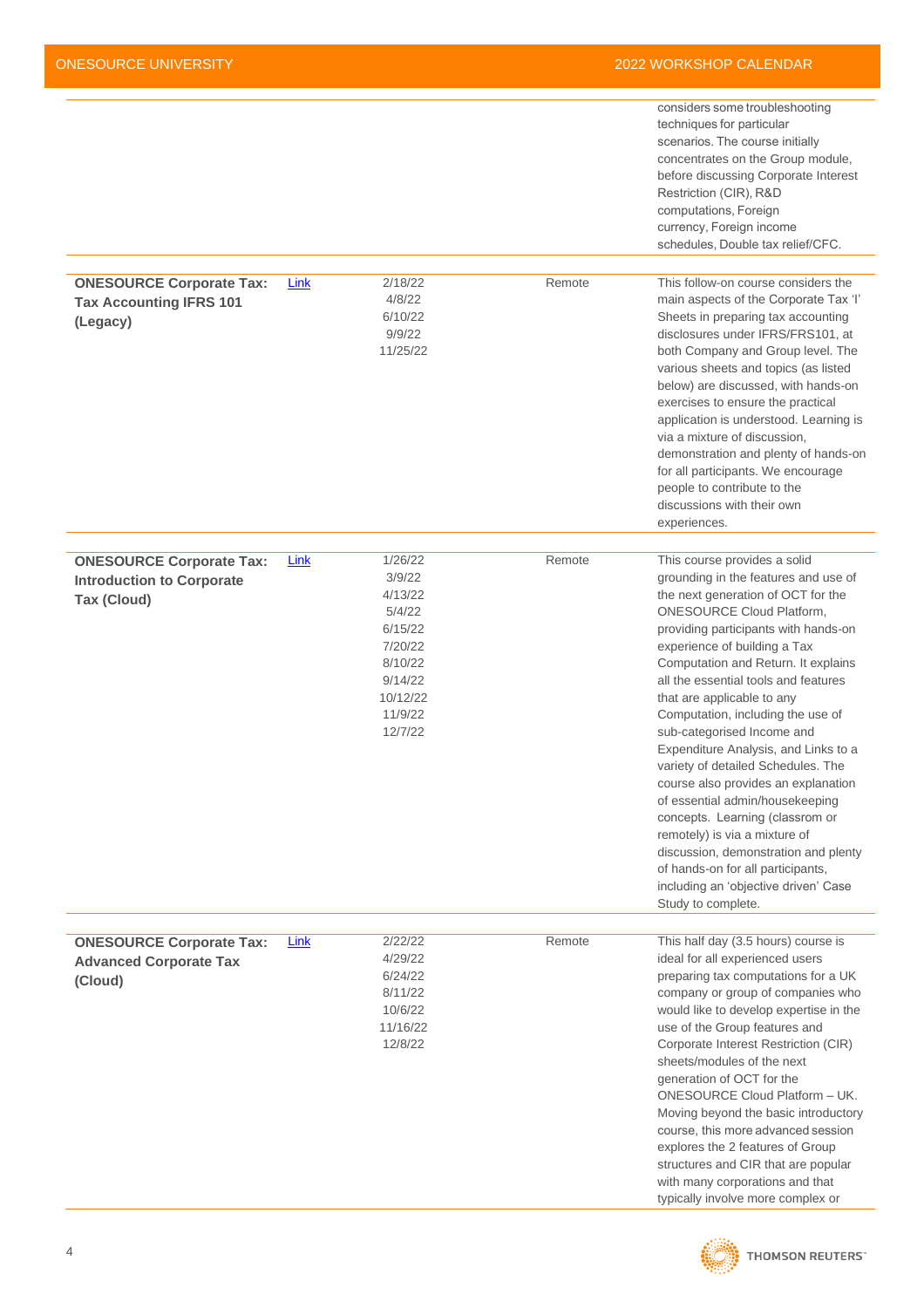|                                                                        |      |                                                                                                                          |        | specialised Returns. Group features<br>include the creation of Groups,<br>individual company data extraction<br>and presentation within a Group,<br>surrendering losses between the<br>companies, etc. All CIR features are<br>discussed including use of the<br>appropriate sheets and tools.                                                                                                                                                                                                                                                                                                                             |
|------------------------------------------------------------------------|------|--------------------------------------------------------------------------------------------------------------------------|--------|----------------------------------------------------------------------------------------------------------------------------------------------------------------------------------------------------------------------------------------------------------------------------------------------------------------------------------------------------------------------------------------------------------------------------------------------------------------------------------------------------------------------------------------------------------------------------------------------------------------------------|
| <b>ONESOURCE Corporate Tax:</b><br><b>Tax Accounting IFRS (Cloud)</b>  | Link | 3/4/22<br>5/13/22<br>7/21/22<br>10/7/22                                                                                  | Remote | This follow-on course considers the<br>main aspects of the Corporate Tax 'l'<br>Sheets in preparing tax accounting<br>disclosures under IFRS/FRS101, at<br>both Company and Group level using<br>the next generation of OCT for the<br><b>ONESOURCE Cloud Platform. The</b><br>various sheets and topics (as listed<br>below) are discussed, with hands-on<br>exercises to ensure the practical<br>application is understood.                                                                                                                                                                                              |
| <b>ONESOURCE Statutory</b><br><b>Reporting: Basic User</b><br>(Legacy) | Link | 1/13/22<br>2/24/22<br>4/7/22<br>5/26/22<br>7/14/22<br>9/8/22<br>10/27/22<br>12/1/22                                      | Remote | This course provides a solid<br>grounding in the features and use of<br>OAP/OSR, providing participants with<br>hands-on experience of<br>preparing annual financial reports<br>under IFRS. It explains the structure<br>of the OAP/OSR data, navigation of<br>the interface, windows and menus,<br>and the essential configuration, tools<br>and features that are applicable to<br>any new or existing Entity and<br>subsequent Report.                                                                                                                                                                                  |
| <b>ONESOURCE Statutory</b><br><b>Reporting: Super User</b><br>(Legacy) | Link | 2/17/22<br>3/17/22<br>4/21/22<br>5/12/22<br>6/16/22<br>9/15/22<br>11/3/22                                                | Remote | This course builds on existing<br>knowledge of, and experience<br>with, OAP/OSR - ideally participants<br>will arrive 'armed' with any questions<br>or queries they have from their<br>existing experience. This half day<br>(3.5 hours) course covers some of the<br>standard advanced features<br>concentrating on aspects of the<br>software that are normally configured<br>to meet the requirements of individual<br>clients. For new clients, this course is<br>followed by a further half to full day of<br>implementation-specific training that<br>is scheduled as part of new client<br>implementation training. |
| <b>ONESOURCE Statutory</b><br><b>Reporting: Basic User</b><br>(Cloud)  | Link | 2/15/22<br>3/10/22<br>4/27/22<br>5/19/22<br>6/23/22<br>7/28/22<br>8/25/22<br>9/16/22<br>10/13/22<br>11/10/22<br>12/14/22 | Remote | This course provides a solid<br>grounding in the features and use of<br>the next generation of OSR for the<br><b>ONESOURCE Cloud Platform,</b><br>providing participants with hands-on<br>experience of preparing annual<br>financial reports under IFRS. It<br>explains the structure of the<br>OAP/OSR data, navigation of the<br>interface, windows and menus,<br>and the essential configuration, tools<br>and features that are applicable to                                                                                                                                                                         |

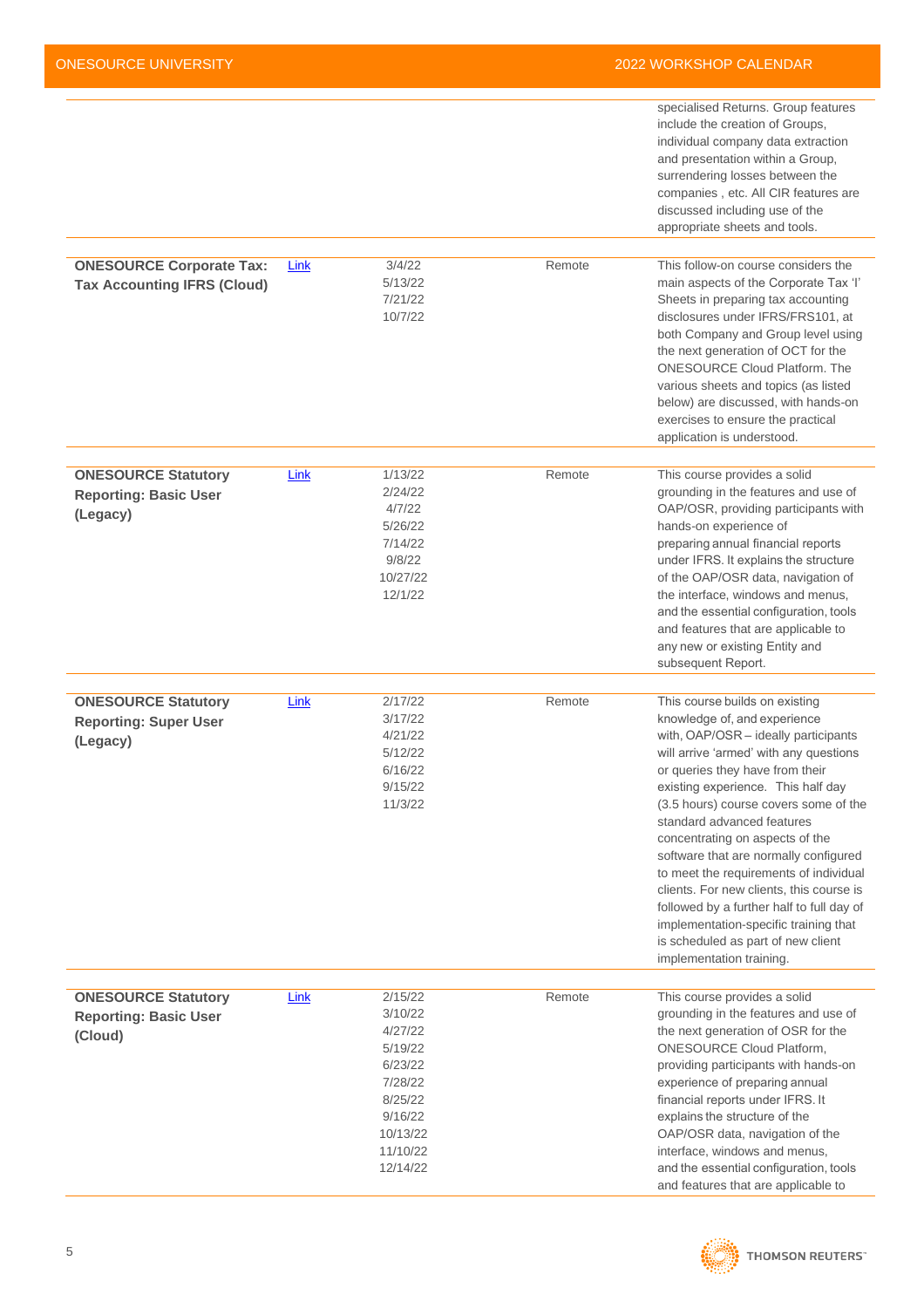any new or existing Entity and subsequent Report.  

| <b>ONESOURCE Statutory</b>   | Link | 3/15/22  | Remote | This half day (3.5 hours)                |
|------------------------------|------|----------|--------|------------------------------------------|
| <b>Reporting: Super User</b> |      | 5/5/22   |        | course builds on existing knowledge      |
| (Cloud)                      |      | 6/30/22  |        | of, and experience with, the next        |
|                              |      | 8/4/22   |        | generation of OSR for the                |
|                              |      | 9/9/22   |        | ONESOURCE Cloud Platform -               |
|                              |      | 9/29/22  |        | ideally participants will arrive 'armed' |
|                              |      | 10/20/22 |        | with any questions or queries they       |
|                              |      | 11/17/22 |        | have from their existing experience.     |
|                              |      | 12/15/22 |        | The course is structured in a formal     |
|                              |      |          |        | way in the morning, with a specific      |
|                              |      |          |        | agenda, but is of a more open format     |
|                              |      |          |        | in the afternoon to address the topics   |
|                              |      |          |        | and issues that are particularly         |
|                              |      |          |        | relevant to the attendees.               |

# <span id="page-5-0"></span>**DATA AND PROCESS MANAGEMENT WORKSHOPS**

| <b>Workshop Title</b>                                     | Agenda | <b>Dates</b>                                                        | Location | <b>Description</b>                                                                                                                                                                                                                                                                                     |
|-----------------------------------------------------------|--------|---------------------------------------------------------------------|----------|--------------------------------------------------------------------------------------------------------------------------------------------------------------------------------------------------------------------------------------------------------------------------------------------------------|
| <b>ONESOURCE DataFlow</b><br><b>Classic Comprehensive</b> | Link   | $6/13/22 - 6/14/22$<br>$8/22/22 - 8/23/22$<br>$11/07/22 - 11/08/22$ | Remote   | This workshop is based on ONESOURCE<br>DataFlow Classic functionality. The<br>workshop will quide participants through<br>the FormsFlow Designer and DataFlow<br>Extraction functionality, as well as the<br>related administrator features, using<br>hands-on exercises to reinforce key<br>concepts. |
| <b>ONESOURCE DataFlow</b><br><b>End User</b>              | Link   | $3/28/22 - 3/29/22$                                                 | Remote   | This workshop is designed for users who<br>are new to DataFlow. The workshop will<br>guide participants through the Template<br>Design and DataFlow Extraction<br>functionality, as well as the related<br>administrator features, using hands-on<br>exercises to reinforce key concepts.              |
| <b>ONESOURCE Workflow</b><br><b>Manager</b>               | Link   | $4/18/22 - 4/19/22$<br>$8/08/22 - 8/09/22$<br>$12/05/22 - 12/06/22$ | Remote   | This workshop will guide participants<br>through using the ONESOURCE<br>WorkFlow Manager suite of applications,<br>including administrator functions, using<br>hands-on exercises to reinforce key<br>concepts.                                                                                        |
| <b>ONESOURCE Calendar</b>                                 | Link   | 2/28/22<br>5/16/22<br>8/15/22<br>11/21/22                           | Remote   | This workshop will guide participants<br>through the administrator functions and<br><b>ONESOURCE Calendar functionality</b><br>using hands-on exercises to reinforce key<br>concepts.                                                                                                                  |

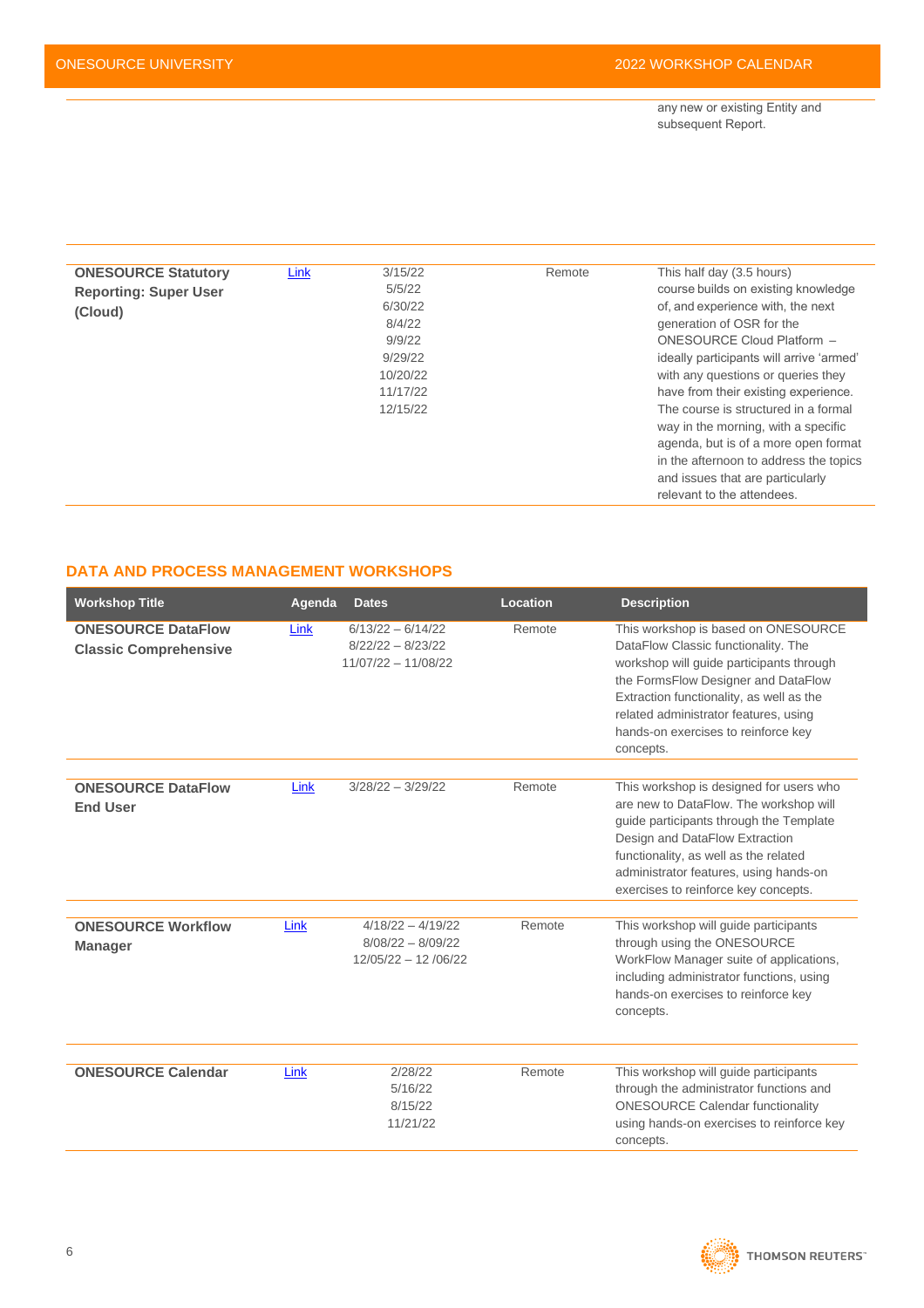## <span id="page-6-0"></span>**INDIRECT TAX WORKSHOPS**

| <b>Workshop Title</b>                                                                                                    | Agenda | <b>Dates</b>                                                                                                                                                                                                                                                                                                                                                                                                                                                                                                                      | Location | <b>Description</b>                                                                                                                                                                                                                                                                                                                                                                                                                      |
|--------------------------------------------------------------------------------------------------------------------------|--------|-----------------------------------------------------------------------------------------------------------------------------------------------------------------------------------------------------------------------------------------------------------------------------------------------------------------------------------------------------------------------------------------------------------------------------------------------------------------------------------------------------------------------------------|----------|-----------------------------------------------------------------------------------------------------------------------------------------------------------------------------------------------------------------------------------------------------------------------------------------------------------------------------------------------------------------------------------------------------------------------------------------|
| <b>Introduction to ONESOURCE</b><br><b>Determination Enterprise Cloud</b><br>(New UI)<br><b>GMT Time Zone</b><br>Classes | Link   | $1/10/22 - 1/12/22$<br>$1/18/22 - 1/20/22$<br>$1/31/22 - 2/2/22$<br>$2/7/22 - 2/9/22$<br>$3/7/22 - 3/9/22$<br>$3/14/22 - 3/16/22$<br>$4/4/22 - 4/6/22$<br>$4/11/22 - 4/13/22$<br>$5/2/22 - 5/4/22$<br>$5/16/22 - 5/18/22$<br>$6/1/22 - 6/3/22$<br>$6/15/22 - 6/17/22$<br>$7/6/22 - 7/8/22$<br>$8/8/22 - 8/10/22$<br>$8/15/22 - 8/17/22$<br>$9/7/22 - 9/9/22$<br>$9/19/22 - 9/22/22$<br>$10/3/22 - 10/5/22$<br>$10/17/22 - 10/19/22$<br>11/7/22 - 11/9/22<br>$11/14/22 - 11/16/22$<br>$12/5/22 - 12/7/22$<br>$12/12/22 - 12/14/22$ | Remote   | This class is intended to provide<br>participants with a greater<br>understanding of the ONESOURCE<br>Determination Cloud (New UI)<br>application.                                                                                                                                                                                                                                                                                      |
| <b>Introduction to ONESOURCE</b><br><b>Determination Original Cloud</b><br>(Legacy UI)                                   | Link   | $2/14/22 - 2/16/22$<br>$4/4/22 - 4/6/22$<br>$7/11/22 - 7/13/22$<br>$10/10/22 - 10/12/22$                                                                                                                                                                                                                                                                                                                                                                                                                                          | Remote   | This class is intended to provide new<br>or veteran users with a common<br>understanding of the ONESOURCE<br>Determination solution: its value<br>proposition, place within a client's<br>business processes, and technology<br>components. The course is meant for<br>those who will be working with the<br>software either directly (tax<br>professionals) or indirectly<br>(implementers, developers). This is a<br>hands-on course. |
| <b>Advanced ONESOURCE</b><br><b>Determination Original Cloud</b><br>(Legacy UI)                                          | Link   | $2/17/22 - 2/18/22$<br>$4/7/22 - 4/8/22$<br>$7/14/22 - 7/15/22$<br>$10/13/22 - 10/14/22$                                                                                                                                                                                                                                                                                                                                                                                                                                          | Remote   | This class is intended to provide<br>participants with a greater<br>understanding of the ONESOURCE<br>Indirect Tax determination software<br>solution. Topics include more in-depth<br>examination of TransEditors, rule<br>qualifiers, reference lists and other<br>features of the solution. Additionally,<br>the course details system tips and tricks<br>and advanced support topics. This is a<br>hands-on course.                 |
| <b>Introduction to ONESOURCE</b><br><b>Indirect Compliance - Sales &amp;</b><br><b>Use</b>                               | Link   | $1/24/22 - 1/26/22$<br>$2/22/22 - 2/24/22$<br>$3/28/22 - 3/30/22$<br>$4/25/22 - 4/27/22$<br>$5/23/22 - 5/25/22$<br>$6/27/22 - 6/29/22$<br>7/25/22 - 7/27/22<br>$8/22/22 - 8/24/22$<br>$9/26/22 - 9/28/22$<br>$10/25/22 - 10/27/22$<br>$11/28/22 - 11/30/22$<br>12/19/22 - 12/21/22                                                                                                                                                                                                                                                | Remote   | This class is intended to provide new<br>users with a common understanding of<br>the ONESOURCE Compliance solution<br>and its UI components. The course is<br>meant for those who will be working<br>with the software directly (tax<br>professionals). This is a hands-on<br>course.                                                                                                                                                   |

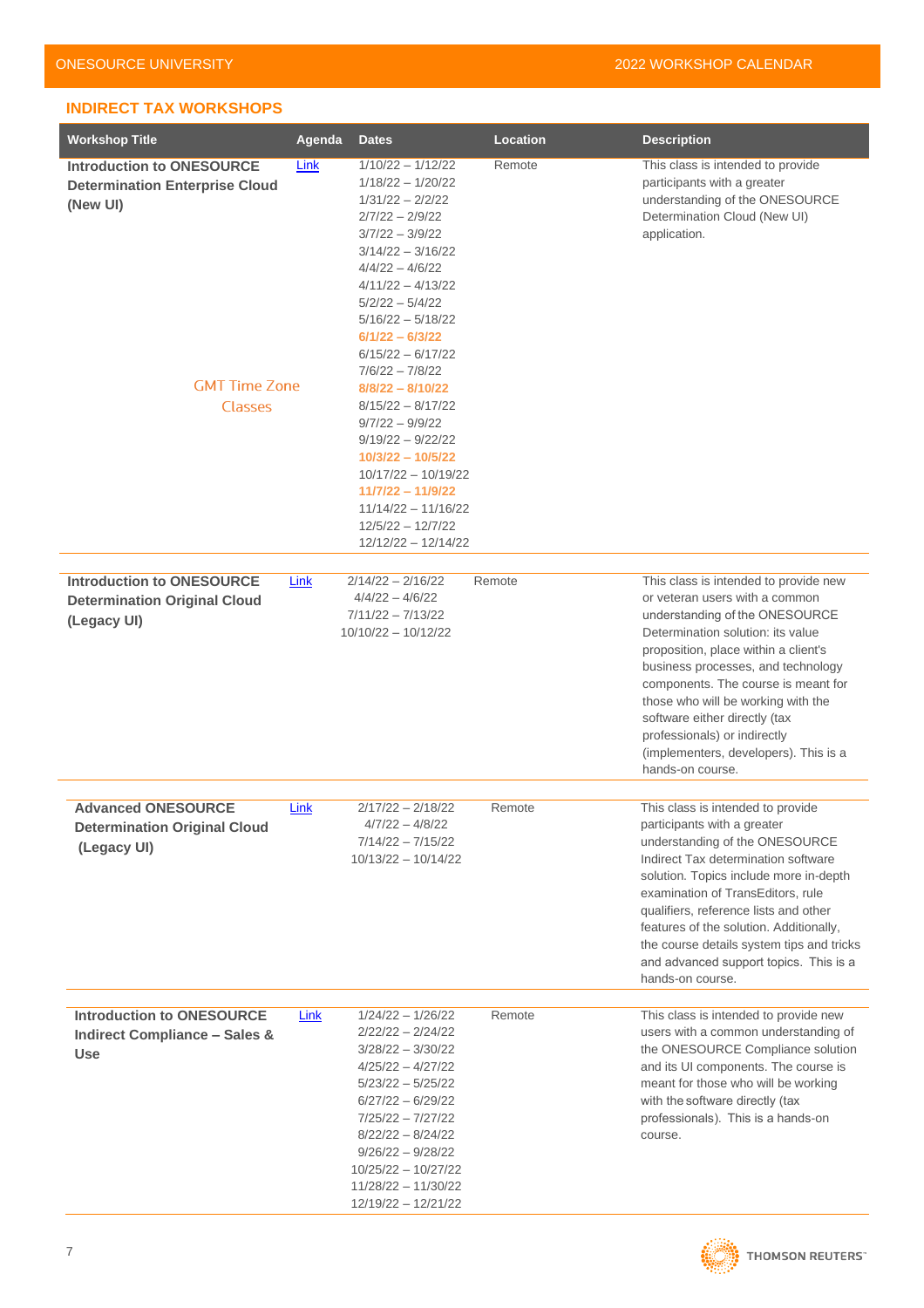| <b>Advanced ONESOURCE</b><br><b>Indirect Compliance - Sales &amp;</b><br><b>Use</b> | Link                                           | $1/27/22 - 1/28/22$<br>$4/28/22 - 4/29/22$<br>7/28/22 - 7/29/22<br>$8/25/22 - 8/26/22$<br>$9/29/22 - 9/30/22$     | Remote | This course guides new and<br>experienced users through a greater<br>understanding of the ONESOURCE<br>Indirect Compliance for Sales & Use<br>Tax software solution. Topics include<br>in-depth examination of Location<br>reporting, place codes, in-line<br>adjustments and e-filing. Additionally,<br>the course details system tips and tricks<br>and advanced support topics. This is a<br>hands-on course. |
|-------------------------------------------------------------------------------------|------------------------------------------------|-------------------------------------------------------------------------------------------------------------------|--------|------------------------------------------------------------------------------------------------------------------------------------------------------------------------------------------------------------------------------------------------------------------------------------------------------------------------------------------------------------------------------------------------------------------|
|                                                                                     |                                                |                                                                                                                   |        |                                                                                                                                                                                                                                                                                                                                                                                                                  |
| <b>Introduction to ONESOURCE</b><br><b>Indirect Compliance - VAT</b>                | Link                                           | 3/18/22<br>6/10/22<br>9/16/22<br>12/9/22                                                                          | Remote | This remote instructor-led workshop is<br>intended to provide new users with a<br>hands-on introduction to the basic<br>functionalities and features of the<br><b>ONESOURCE Indirect Compliance</b><br>VAT product.                                                                                                                                                                                              |
|                                                                                     |                                                |                                                                                                                   |        |                                                                                                                                                                                                                                                                                                                                                                                                                  |
| <b>ONESOURCE Determination</b><br><b>Integration for SAP Global</b><br><b>Next</b>  | Link<br><b>GMT Time Zone</b><br><b>Classes</b> | $3/10/22 - 3/11/22$<br>$5/26/22 - 5/27/22$<br>$8/11/22 - 8/12/22$<br>$9/22/22 - 9/23/22$<br>$11/10/22 - 11/11/22$ | Remote | This course will guide new users<br>through a hands-on approach to<br>sending and receiving data between<br>SAP and Determination. Users will also<br>configure and read log files to verify<br>transaction accuracy.                                                                                                                                                                                            |

# <span id="page-7-0"></span>**GLOBAL TRADE WORKSHOPS**

| <b>Workshop Title</b>               | Agenda | <b>Dates</b>                               | Location | <b>Description</b>                                                                                                                                                                                                                                                                                                                                                                                                                                                                   |
|-------------------------------------|--------|--------------------------------------------|----------|--------------------------------------------------------------------------------------------------------------------------------------------------------------------------------------------------------------------------------------------------------------------------------------------------------------------------------------------------------------------------------------------------------------------------------------------------------------------------------------|
| <b>Denied Party Screening (DPS)</b> | Link   | 4/27/22<br>6/8/22                          | Remote   | This workshop will guide end-users<br>and administrators through the use of<br>Denied Party Screening and state tax<br>provisions, use standard and detailed<br>reports to review the calculations, and<br>populate data using various data entry<br>tools. This course utilizes a<br>combination of advance preparation<br>eLearning and in-class hands-on<br>activities to reinforce<br>key concepts. There are no<br>prerequisites and no advance<br>preparation for this course. |
| <b>Global Classification</b>        | Link   | $5/11/22 - 5/12/22$<br>$7/13/22 - 7/14/22$ | Remote   | This workshop will guide end-users<br>and administrators through the use of<br>the Global Classification solution<br>which makes it possible for companies<br>to collect, store, manage, and track all<br>classification data in an easily<br>accessible web-based database. This<br>course uses demonstrations, hands-<br>on exercises, and engaging activities<br>to reinforce key concepts. There are<br>no prerequisites for this course.                                        |

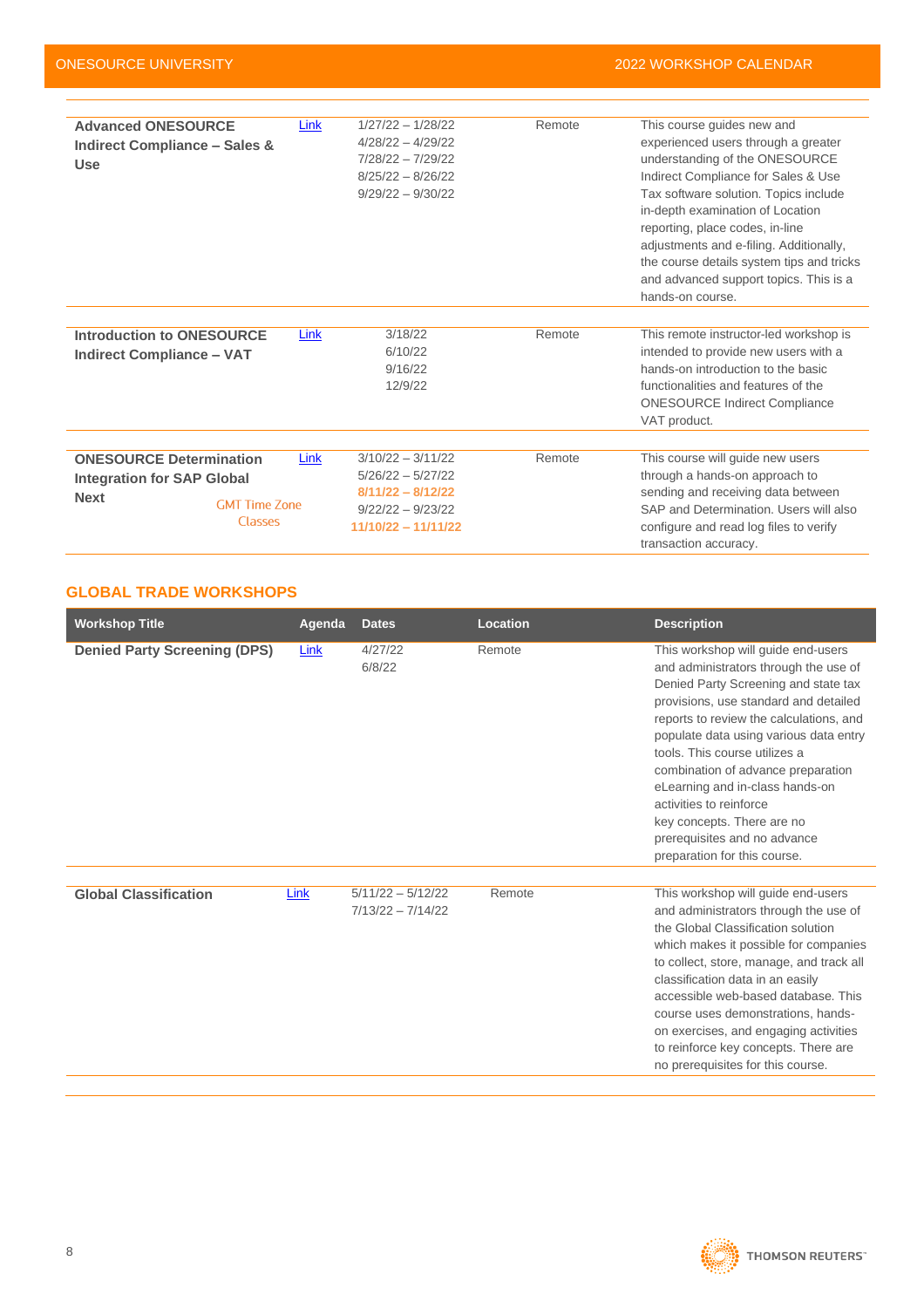| <b>ONESOURCE UNIVERSITY</b>                                     |      |                                          |        | <b>2022 WORKSHOP CALENDAR</b>                                                                                                                                                                                                                                                                                                                                                                                                                                                                                                                                                                      |
|-----------------------------------------------------------------|------|------------------------------------------|--------|----------------------------------------------------------------------------------------------------------------------------------------------------------------------------------------------------------------------------------------------------------------------------------------------------------------------------------------------------------------------------------------------------------------------------------------------------------------------------------------------------------------------------------------------------------------------------------------------------|
| <b>Global Classification</b><br><b>Advanced</b>                 | Link | $6/1/22 - 6/2/22$<br>$8/10/22 - 8/11/22$ | Remote | This workshop will guide end-users<br>and administrators through the use of<br>the Global Classification solution<br>which makes it possible for companies<br>to collect, store, manage, and track all<br>classification data in an easily<br>accessible web-based database. This<br>course uses demonstrations, hands-<br>on exercises, and engaging activities<br>to reinforce key concepts. The<br>prerequisite for this course is<br>completion of the Global Classification<br>Fundamentals course.                                                                                           |
|                                                                 |      |                                          |        |                                                                                                                                                                                                                                                                                                                                                                                                                                                                                                                                                                                                    |
| FTZ: Basic Foreign Trade<br><b>Zone Distribution Processing</b> | Link | 3/16/22<br>6/15/22                       | Remote | This workshop will provide a system<br>overview of FTZ Distribution<br>Processing. The overview will consist<br>of using the ItemMaster and<br>Maintenance Data, Data Load,<br>Staging Data Transfer, Validation and<br>Transaction Correction.<br>Assignment, Initiate Inventory<br>Processing, Post FIFO Audits,<br>Finalizing FIFO, Report Generation<br>and Other Reports. This course uses<br>a combination of instructor-led<br>demonstration and in-class hands-on<br>activities to reinforce key<br>concepts. There are no prerequisites<br>and no advance preparation for this<br>course. |

#### <span id="page-8-0"></span>**WEBSEMINARS**

| <b>WebSeminar Title</b>    | <b>Dates</b>                                                                    | Location | <b>Description</b>                                                                                                                                                                                                                                                 |
|----------------------------|---------------------------------------------------------------------------------|----------|--------------------------------------------------------------------------------------------------------------------------------------------------------------------------------------------------------------------------------------------------------------------|
| <b>INCOME TAX DOMESTIC</b> |                                                                                 |          | 1-hour live, remote classes ranging<br>from targeted areas of a product to<br>new functionalities and features,<br>conducted by ONESOURCE<br>University expert trainers.<br>Strategically timed throughout the<br>year for when it matters most. CPE-<br>eligible. |
| <b>Annual Rollover</b>     | 5/6/22<br>6/3/22<br>7/8/22<br>8/5/22<br>9/9/22<br>10/7/22<br>11/4/22<br>12/2/22 | Remote   |                                                                                                                                                                                                                                                                    |
| <b>Batch Process</b>       | 5/6/22<br>6/3/22<br>7/8/22<br>8/5/22<br>9/9/22<br>10/7/22<br>11/4/22<br>12/2/22 | Remote   |                                                                                                                                                                                                                                                                    |

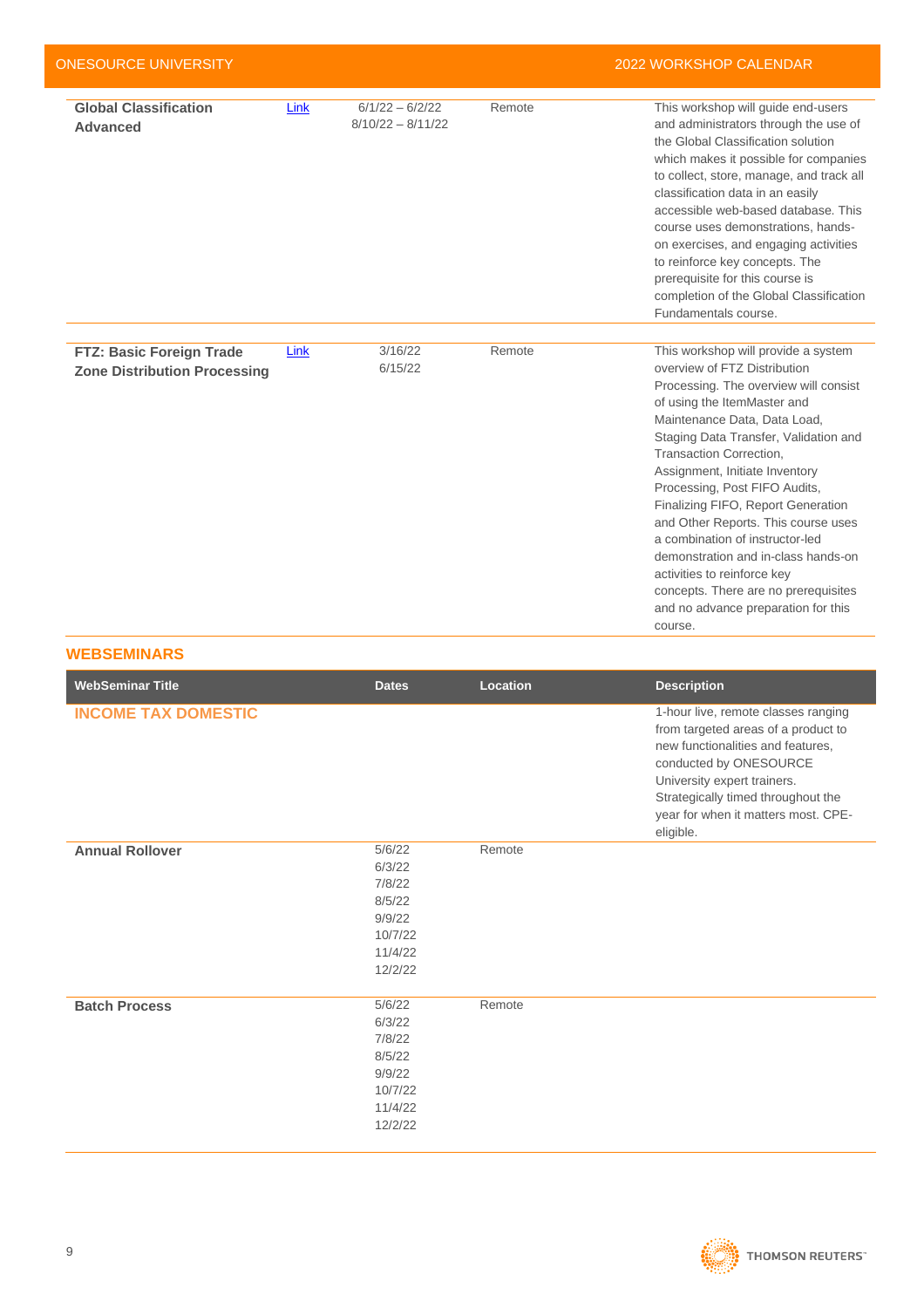| <b>ONESOURCE UNIVERSITY</b>                      |                                                                                        |        | 2022 WORKSHOP CALENDAR |
|--------------------------------------------------|----------------------------------------------------------------------------------------|--------|------------------------|
| <b>State Charts</b>                              | 5/6/22<br>6/3/22<br>7/8/22<br>8/5/22<br>9/9/22<br>10/7/22<br>11/4/22<br>12/2/22        | Remote |                        |
| <b>Navigation and Setup</b>                      | 5/6/22<br>6/3/22<br>7/8/22<br>8/5/22<br>9/9/22<br>10/7/22<br>11/4/22<br>12/2/22        | Remote |                        |
| <b>Domestic Federal Charts</b>                   | 5/6/22<br>6/3/22<br>7/8/22<br>8/5/22<br>9/9/22<br>10/7/22<br>11/4/22<br>12/2/22        | Remote |                        |
| <b>State e-Filing</b>                            | 5/20/22<br>6/17/22<br>7/22/22<br>8/19/22<br>9/23/22<br>10/21/22<br>11/11/22<br>12/9/22 | Remote |                        |
| <b>State Divisional</b><br><b>Consolidations</b> | 5/20/22<br>6/17/22<br>7/22/22<br>8/19/22<br>9/23/22<br>10/21/22<br>11/11/22<br>12/9/22 | Remote |                        |
| <b>Using State Organizer</b>                     | 5/20/22<br>6/17/22<br>7/22/22<br>8/19/22<br>9/23/22<br>10/21/22<br>11/11/22<br>12/9/22 | Remote |                        |
| <b>Preparing State Estimates</b>                 | 5/20/22<br>6/17/22<br>7/22/22<br>8/19/22<br>9/23/22<br>10/21/22<br>11/11/22<br>12/9/22 | Remote |                        |

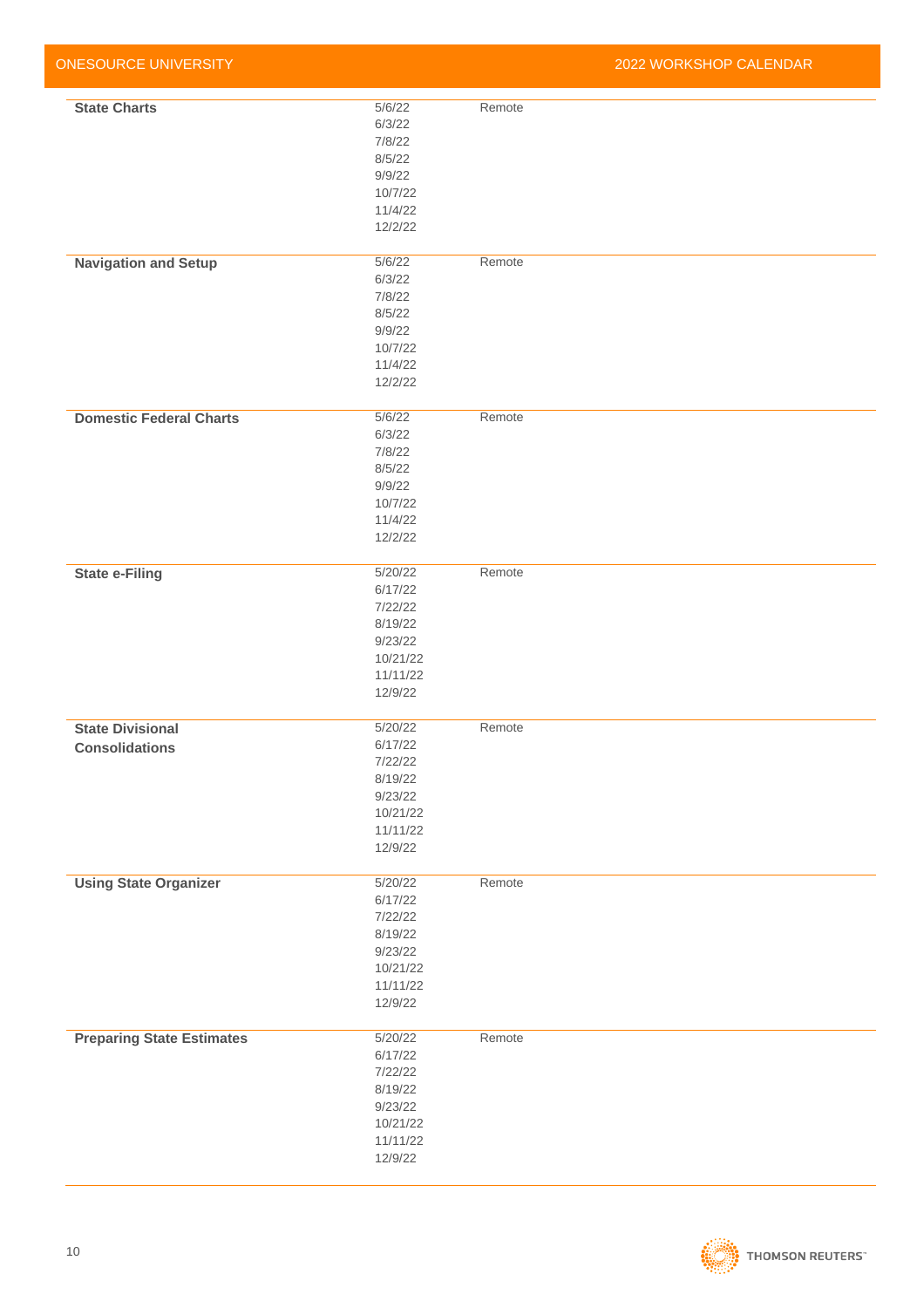| <b>ONESOURCE UNIVERSITY</b>      |          |        | 2022 WORKSHOP CALENDAR              |
|----------------------------------|----------|--------|-------------------------------------|
|                                  |          |        |                                     |
| <b>Federal Organizer</b>         | 5/6/22   | Remote |                                     |
|                                  | 6/10/22  |        |                                     |
|                                  | 7/15/22  |        |                                     |
|                                  | 8/12/22  |        |                                     |
|                                  | 9/16/22  |        |                                     |
|                                  | 10/14/22 |        |                                     |
|                                  | 11/4/22  |        |                                     |
|                                  | 12/2/22  |        |                                     |
|                                  | 5/6/22   | Remote |                                     |
| <b>Using TAS to Complete the</b> |          |        |                                     |
| <b>Federal Return</b>            | 6/3/22   |        |                                     |
|                                  | 7/8/22   |        |                                     |
|                                  | 8/5/22   |        |                                     |
|                                  | 9/9/22   |        |                                     |
|                                  | 10/7/22  |        |                                     |
|                                  | 11/4/22  |        |                                     |
|                                  | 12/2/22  |        |                                     |
|                                  |          |        |                                     |
| <b>INCOME TAX</b>                |          |        | 1-hour live, remote classes ranging |
| <b>INTERNATIONAL</b>             |          |        | from targeted areas of a product to |
|                                  |          |        | new functionalities and features,   |
|                                  |          |        | conducted by ONESOURCE              |
|                                  |          |        | University expert trainers.         |
|                                  |          |        | Strategically timed throughout the  |
|                                  |          |        | year for when it matters most. CPE- |
|                                  |          |        | eligible.                           |
| <b>Preparing GILTI Forms</b>     | 5/20/22  | Remote |                                     |
|                                  | 6/24/22  |        |                                     |
|                                  | 7/29/22  |        |                                     |
|                                  | 8/26/22  |        |                                     |
|                                  | 9/30/22  |        |                                     |
|                                  | 10/28/22 |        |                                     |
|                                  | 11/18/22 |        |                                     |
|                                  |          |        |                                     |
|                                  | 12/16/22 |        |                                     |
| <b>Preparing Form 8865</b>       | 5/20/22  | Remote |                                     |
|                                  | 6/24/22  |        |                                     |
|                                  | 7/29/22  |        |                                     |
|                                  | 8/26/22  |        |                                     |
|                                  | 9/30/22  |        |                                     |
|                                  | 10/28/22 |        |                                     |
|                                  | 11/18/22 |        |                                     |
|                                  | 12/16/22 |        |                                     |
| <b>Preparing Form 8858</b>       | 5/20/22  | Remote |                                     |
|                                  | 6/24/22  |        |                                     |
|                                  | 7/29/22  |        |                                     |
|                                  | 8/26/22  |        |                                     |
|                                  | 9/30/22  |        |                                     |
|                                  | 10/28/22 |        |                                     |
|                                  | 11/18/22 |        |                                     |
|                                  | 12/16/22 |        |                                     |
| <b>Preparing Form 5471</b>       | 5/20/22  | Remote |                                     |
|                                  | 6/24/22  |        |                                     |
|                                  | 7/29/22  |        |                                     |
|                                  | 8/26/22  |        |                                     |
|                                  |          |        |                                     |
|                                  | 9/30/22  |        |                                     |
|                                  | 10/28/22 |        |                                     |
|                                  | 11/18/22 |        |                                     |
|                                  | 12/16/22 |        |                                     |
| <b>Preparing Form 1118</b>       | 5/20/22  | Remote |                                     |
|                                  | 6/24/22  |        |                                     |
|                                  | 7/29/22  |        |                                     |
|                                  | 8/26/22  |        |                                     |
|                                  | 9/30/22  |        |                                     |

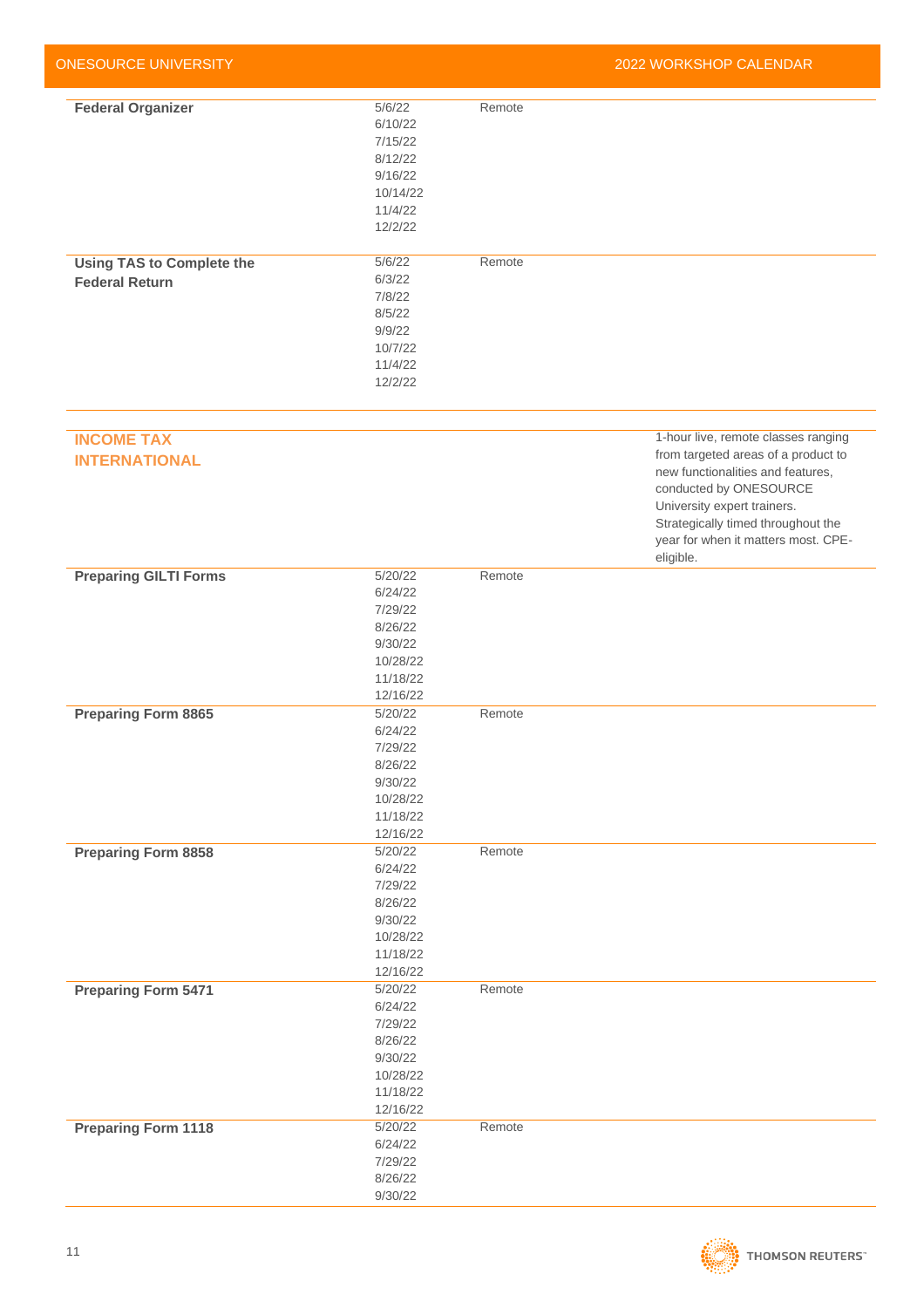| ONESOURCE UNIVERSITY           |                                                                                         |        | 2022 WORKSHOP CALENDAR                                                                                                                                                                                                                                |
|--------------------------------|-----------------------------------------------------------------------------------------|--------|-------------------------------------------------------------------------------------------------------------------------------------------------------------------------------------------------------------------------------------------------------|
|                                | 10/28/22<br>11/18/22<br>12/16/22                                                        |        |                                                                                                                                                                                                                                                       |
| <b>TAX PROVISION</b>           |                                                                                         |        | 1-hour live, remote classes ranging<br>from targeted areas of a product to<br>new functionalities and features,<br>conducted by ONESOURCE<br>University expert trainers.<br>Strategically timed throughout the<br>year for when it matters most. CPE- |
|                                |                                                                                         |        | eligible.                                                                                                                                                                                                                                             |
| <b>Trial Balance Upload</b>    | 5/20/22<br>6/17/22<br>7/22/22<br>8/19/22<br>9/23/22<br>10/21/22<br>11/18/22<br>12/16/22 | Remote |                                                                                                                                                                                                                                                       |
| <b>Return to Provision</b>     | 5/20/22<br>6/17/22<br>7/22/22<br>8/19/22<br>9/23/22<br>10/21/22<br>11/18/22<br>12/16/22 | Remote |                                                                                                                                                                                                                                                       |
| <b>State Provision</b>         | 5/6/22<br>6/3/22<br>7/8/22<br>8/5/22<br>9/9/22<br>10/7/22<br>11/4/22<br>12/2/22         | Remote |                                                                                                                                                                                                                                                       |
| <b>Payables</b>                | 5/6/22<br>6/3/22<br>7/8/22<br>8/5/22<br>9/9/22<br>10/7/22<br>11/4/22<br>12/2/22         | Remote |                                                                                                                                                                                                                                                       |
| <b>Interim Reporting</b>       | 5/20/22<br>6/17/22<br>7/22/22<br>8/19/22<br>9/23/22<br>10/21/22<br>11/18/22<br>12/16/22 | Remote |                                                                                                                                                                                                                                                       |
| <b>Tax Basis Balance Sheet</b> | 5/20/22<br>6/10/22<br>7/15/22<br>8/12/22<br>9/16/22                                     | Remote |                                                                                                                                                                                                                                                       |

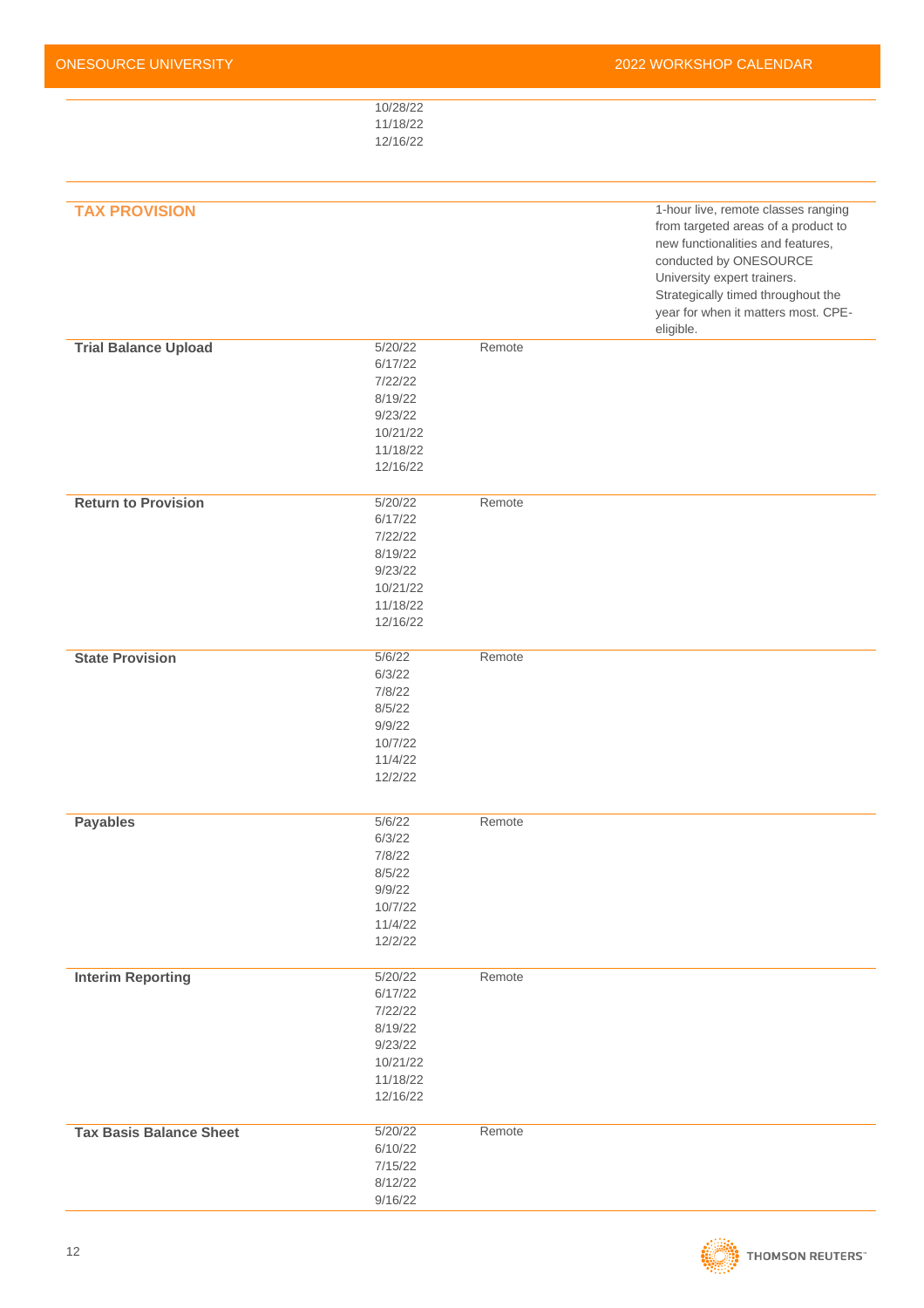| 10/14/22<br>11/11/22<br>12/9/22<br>5/20/22<br>Remote<br><b>Effective Tax Functionality &amp;</b><br>6/10/22<br><b>Reporting</b><br>7/15/22<br>8/12/22<br>9/16/22<br>10/14/22<br>11/11/22<br>12/9/22<br>5/6/22<br>Remote<br><b>Deferred Tax Presentations</b><br>6/10/22<br>7/15/22<br>8/12/22<br>9/16/22<br>10/14/22<br>11/11/22<br>12/9/22<br><b>Reporting</b><br>5/6/22<br>Remote<br>6/10/22<br>7/15/22<br>8/12/22<br>9/16/22<br>10/14/22<br>11/11/22<br>12/9/22<br><b>Federal Provision</b><br>5/6/22<br>Remote<br>6/3/22<br>7/8/22<br>8/5/22<br>9/9/22<br>10/7/22<br>11/4/22<br>12/2/22<br><b>Intro to ONESOURCE Tax</b><br>5/6/22<br>Remote<br>6/3/22<br><b>Provision v2016</b><br>7/8/22<br>8/5/22<br>9/9/22<br>10/7/22<br>11/4/22<br>12/2/22<br><b>DETERMINATION</b><br>from targeted areas of a product to<br><b>ENTERPRISE CLOUD</b><br>new functionalities and features,<br>conducted by ONESOURCE<br>University expert trainers.<br>Strategically timed throughout the<br>year for when it matters most. CPE-<br>eligible.<br>6/14/22<br><b>Intro to ONESOURCE</b><br>Remote |          | 2022 WORKSHOP CALENDAR              |
|-----------------------------------------------------------------------------------------------------------------------------------------------------------------------------------------------------------------------------------------------------------------------------------------------------------------------------------------------------------------------------------------------------------------------------------------------------------------------------------------------------------------------------------------------------------------------------------------------------------------------------------------------------------------------------------------------------------------------------------------------------------------------------------------------------------------------------------------------------------------------------------------------------------------------------------------------------------------------------------------------------------------------------------------------------------------------------------------|----------|-------------------------------------|
|                                                                                                                                                                                                                                                                                                                                                                                                                                                                                                                                                                                                                                                                                                                                                                                                                                                                                                                                                                                                                                                                                         |          |                                     |
|                                                                                                                                                                                                                                                                                                                                                                                                                                                                                                                                                                                                                                                                                                                                                                                                                                                                                                                                                                                                                                                                                         |          |                                     |
|                                                                                                                                                                                                                                                                                                                                                                                                                                                                                                                                                                                                                                                                                                                                                                                                                                                                                                                                                                                                                                                                                         |          |                                     |
|                                                                                                                                                                                                                                                                                                                                                                                                                                                                                                                                                                                                                                                                                                                                                                                                                                                                                                                                                                                                                                                                                         |          |                                     |
|                                                                                                                                                                                                                                                                                                                                                                                                                                                                                                                                                                                                                                                                                                                                                                                                                                                                                                                                                                                                                                                                                         |          |                                     |
|                                                                                                                                                                                                                                                                                                                                                                                                                                                                                                                                                                                                                                                                                                                                                                                                                                                                                                                                                                                                                                                                                         |          |                                     |
|                                                                                                                                                                                                                                                                                                                                                                                                                                                                                                                                                                                                                                                                                                                                                                                                                                                                                                                                                                                                                                                                                         |          |                                     |
|                                                                                                                                                                                                                                                                                                                                                                                                                                                                                                                                                                                                                                                                                                                                                                                                                                                                                                                                                                                                                                                                                         |          |                                     |
|                                                                                                                                                                                                                                                                                                                                                                                                                                                                                                                                                                                                                                                                                                                                                                                                                                                                                                                                                                                                                                                                                         |          |                                     |
|                                                                                                                                                                                                                                                                                                                                                                                                                                                                                                                                                                                                                                                                                                                                                                                                                                                                                                                                                                                                                                                                                         |          |                                     |
|                                                                                                                                                                                                                                                                                                                                                                                                                                                                                                                                                                                                                                                                                                                                                                                                                                                                                                                                                                                                                                                                                         |          |                                     |
|                                                                                                                                                                                                                                                                                                                                                                                                                                                                                                                                                                                                                                                                                                                                                                                                                                                                                                                                                                                                                                                                                         |          |                                     |
|                                                                                                                                                                                                                                                                                                                                                                                                                                                                                                                                                                                                                                                                                                                                                                                                                                                                                                                                                                                                                                                                                         |          |                                     |
|                                                                                                                                                                                                                                                                                                                                                                                                                                                                                                                                                                                                                                                                                                                                                                                                                                                                                                                                                                                                                                                                                         |          |                                     |
|                                                                                                                                                                                                                                                                                                                                                                                                                                                                                                                                                                                                                                                                                                                                                                                                                                                                                                                                                                                                                                                                                         |          |                                     |
|                                                                                                                                                                                                                                                                                                                                                                                                                                                                                                                                                                                                                                                                                                                                                                                                                                                                                                                                                                                                                                                                                         |          |                                     |
|                                                                                                                                                                                                                                                                                                                                                                                                                                                                                                                                                                                                                                                                                                                                                                                                                                                                                                                                                                                                                                                                                         |          |                                     |
|                                                                                                                                                                                                                                                                                                                                                                                                                                                                                                                                                                                                                                                                                                                                                                                                                                                                                                                                                                                                                                                                                         |          |                                     |
|                                                                                                                                                                                                                                                                                                                                                                                                                                                                                                                                                                                                                                                                                                                                                                                                                                                                                                                                                                                                                                                                                         |          |                                     |
|                                                                                                                                                                                                                                                                                                                                                                                                                                                                                                                                                                                                                                                                                                                                                                                                                                                                                                                                                                                                                                                                                         |          |                                     |
|                                                                                                                                                                                                                                                                                                                                                                                                                                                                                                                                                                                                                                                                                                                                                                                                                                                                                                                                                                                                                                                                                         |          |                                     |
|                                                                                                                                                                                                                                                                                                                                                                                                                                                                                                                                                                                                                                                                                                                                                                                                                                                                                                                                                                                                                                                                                         |          |                                     |
|                                                                                                                                                                                                                                                                                                                                                                                                                                                                                                                                                                                                                                                                                                                                                                                                                                                                                                                                                                                                                                                                                         |          |                                     |
|                                                                                                                                                                                                                                                                                                                                                                                                                                                                                                                                                                                                                                                                                                                                                                                                                                                                                                                                                                                                                                                                                         |          |                                     |
|                                                                                                                                                                                                                                                                                                                                                                                                                                                                                                                                                                                                                                                                                                                                                                                                                                                                                                                                                                                                                                                                                         |          |                                     |
|                                                                                                                                                                                                                                                                                                                                                                                                                                                                                                                                                                                                                                                                                                                                                                                                                                                                                                                                                                                                                                                                                         |          |                                     |
|                                                                                                                                                                                                                                                                                                                                                                                                                                                                                                                                                                                                                                                                                                                                                                                                                                                                                                                                                                                                                                                                                         |          |                                     |
|                                                                                                                                                                                                                                                                                                                                                                                                                                                                                                                                                                                                                                                                                                                                                                                                                                                                                                                                                                                                                                                                                         |          |                                     |
|                                                                                                                                                                                                                                                                                                                                                                                                                                                                                                                                                                                                                                                                                                                                                                                                                                                                                                                                                                                                                                                                                         |          |                                     |
|                                                                                                                                                                                                                                                                                                                                                                                                                                                                                                                                                                                                                                                                                                                                                                                                                                                                                                                                                                                                                                                                                         |          |                                     |
|                                                                                                                                                                                                                                                                                                                                                                                                                                                                                                                                                                                                                                                                                                                                                                                                                                                                                                                                                                                                                                                                                         |          |                                     |
|                                                                                                                                                                                                                                                                                                                                                                                                                                                                                                                                                                                                                                                                                                                                                                                                                                                                                                                                                                                                                                                                                         |          |                                     |
|                                                                                                                                                                                                                                                                                                                                                                                                                                                                                                                                                                                                                                                                                                                                                                                                                                                                                                                                                                                                                                                                                         |          |                                     |
|                                                                                                                                                                                                                                                                                                                                                                                                                                                                                                                                                                                                                                                                                                                                                                                                                                                                                                                                                                                                                                                                                         |          |                                     |
|                                                                                                                                                                                                                                                                                                                                                                                                                                                                                                                                                                                                                                                                                                                                                                                                                                                                                                                                                                                                                                                                                         |          |                                     |
|                                                                                                                                                                                                                                                                                                                                                                                                                                                                                                                                                                                                                                                                                                                                                                                                                                                                                                                                                                                                                                                                                         |          |                                     |
|                                                                                                                                                                                                                                                                                                                                                                                                                                                                                                                                                                                                                                                                                                                                                                                                                                                                                                                                                                                                                                                                                         |          |                                     |
|                                                                                                                                                                                                                                                                                                                                                                                                                                                                                                                                                                                                                                                                                                                                                                                                                                                                                                                                                                                                                                                                                         |          |                                     |
|                                                                                                                                                                                                                                                                                                                                                                                                                                                                                                                                                                                                                                                                                                                                                                                                                                                                                                                                                                                                                                                                                         |          |                                     |
|                                                                                                                                                                                                                                                                                                                                                                                                                                                                                                                                                                                                                                                                                                                                                                                                                                                                                                                                                                                                                                                                                         |          |                                     |
|                                                                                                                                                                                                                                                                                                                                                                                                                                                                                                                                                                                                                                                                                                                                                                                                                                                                                                                                                                                                                                                                                         |          |                                     |
|                                                                                                                                                                                                                                                                                                                                                                                                                                                                                                                                                                                                                                                                                                                                                                                                                                                                                                                                                                                                                                                                                         |          |                                     |
|                                                                                                                                                                                                                                                                                                                                                                                                                                                                                                                                                                                                                                                                                                                                                                                                                                                                                                                                                                                                                                                                                         |          |                                     |
|                                                                                                                                                                                                                                                                                                                                                                                                                                                                                                                                                                                                                                                                                                                                                                                                                                                                                                                                                                                                                                                                                         |          | 1-hour live, remote classes ranging |
|                                                                                                                                                                                                                                                                                                                                                                                                                                                                                                                                                                                                                                                                                                                                                                                                                                                                                                                                                                                                                                                                                         |          |                                     |
|                                                                                                                                                                                                                                                                                                                                                                                                                                                                                                                                                                                                                                                                                                                                                                                                                                                                                                                                                                                                                                                                                         |          |                                     |
|                                                                                                                                                                                                                                                                                                                                                                                                                                                                                                                                                                                                                                                                                                                                                                                                                                                                                                                                                                                                                                                                                         |          |                                     |
|                                                                                                                                                                                                                                                                                                                                                                                                                                                                                                                                                                                                                                                                                                                                                                                                                                                                                                                                                                                                                                                                                         |          |                                     |
|                                                                                                                                                                                                                                                                                                                                                                                                                                                                                                                                                                                                                                                                                                                                                                                                                                                                                                                                                                                                                                                                                         |          |                                     |
|                                                                                                                                                                                                                                                                                                                                                                                                                                                                                                                                                                                                                                                                                                                                                                                                                                                                                                                                                                                                                                                                                         |          |                                     |
|                                                                                                                                                                                                                                                                                                                                                                                                                                                                                                                                                                                                                                                                                                                                                                                                                                                                                                                                                                                                                                                                                         |          |                                     |
|                                                                                                                                                                                                                                                                                                                                                                                                                                                                                                                                                                                                                                                                                                                                                                                                                                                                                                                                                                                                                                                                                         | 11/17/22 |                                     |
| <b>Reporting</b>                                                                                                                                                                                                                                                                                                                                                                                                                                                                                                                                                                                                                                                                                                                                                                                                                                                                                                                                                                                                                                                                        |          |                                     |